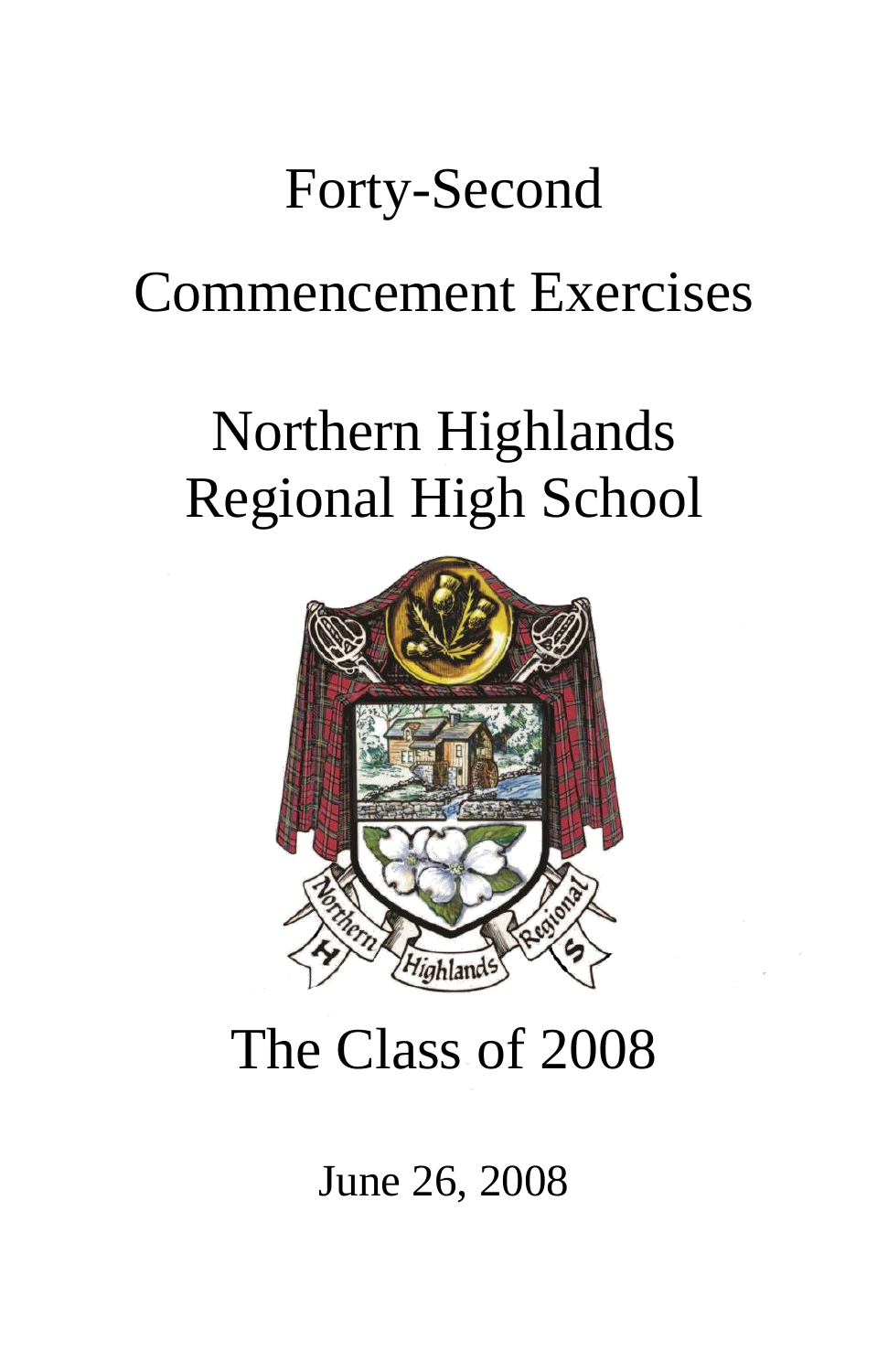| Prelude  Selections by the Symphonic Band/Wind Ensemble                                 |  |
|-----------------------------------------------------------------------------------------|--|
| Processional  Pomp and Circumstance #1<br><b>Symphonic Band/Wind Ensemble</b>           |  |
| You Can't Stop The Beat  Concert Choir Seniors                                          |  |
|                                                                                         |  |
|                                                                                         |  |
|                                                                                         |  |
| Presentation of Awards John J. Keenan, Principal                                        |  |
|                                                                                         |  |
| Presentation of the Class of 2008 Robert M. Mc Guire, Ed.D.<br>Superintendent           |  |
| Awarding of Diplomas  Barbara Garand, Board President<br>and Board of Education Members |  |
|                                                                                         |  |
| <b>Symphonic Band/Wind Ensemble</b>                                                     |  |
| Class Advisors: Rosemarie Malloy and Enza Sardella                                      |  |
| <b>Band Director: Theodora Sotiropoulos</b>                                             |  |
| <b>Choir Director: Thomas Paster</b>                                                    |  |
| <b>Bagpiper: Douglas Mayone, Class of 2004</b>                                          |  |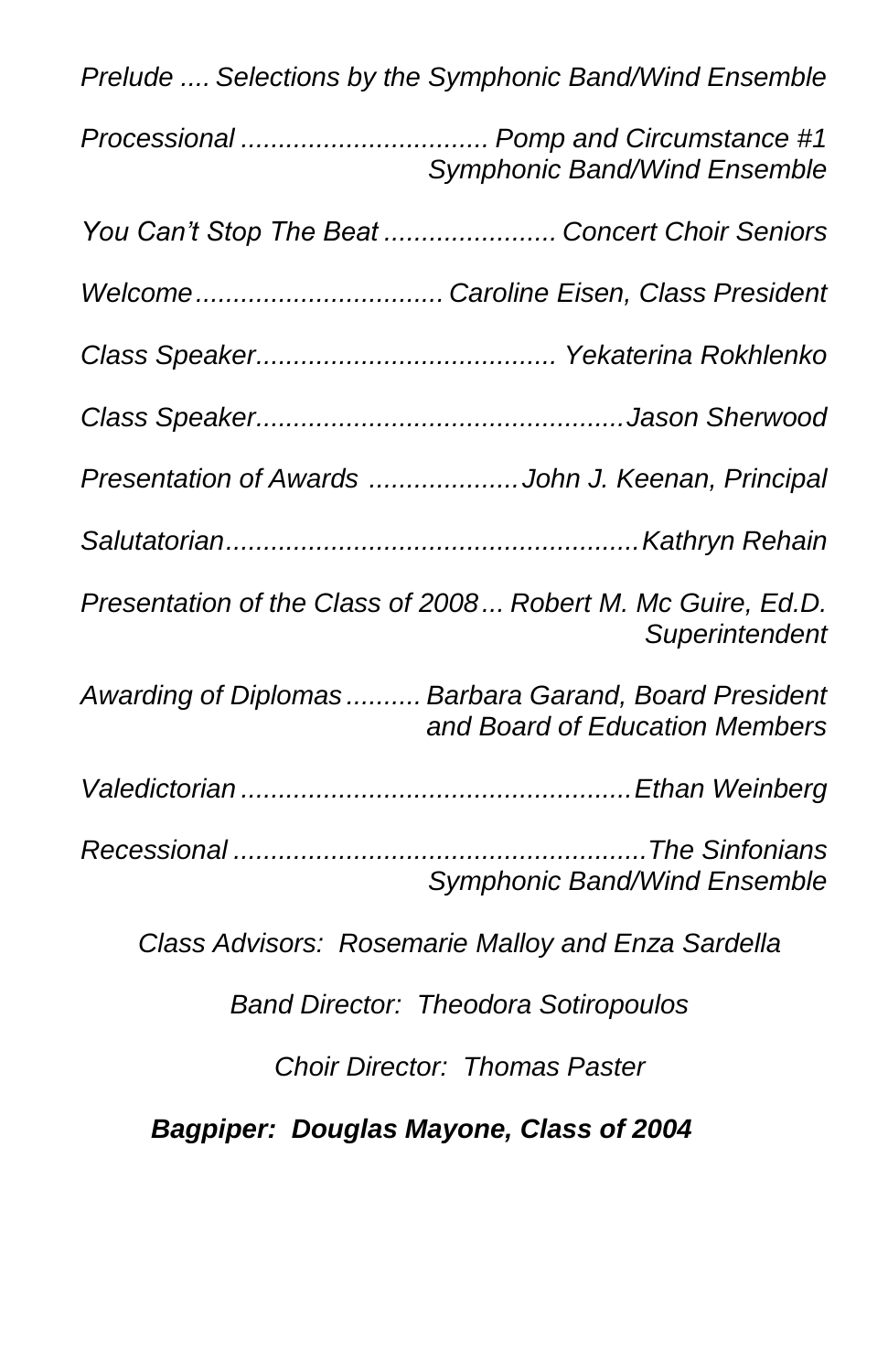# **Candidates for Graduation**

Chelsea L. Abplanalp Ashley V. Albrecht \* Kristian Ellie Alfonso \* Roya Amirniroumand Ernest G. Avalov John E. Aversa Dean Bar-or Azriel Michelle Christine Baer Danielle Dora Baez \* Brittney Nicole Baglino Casandra Lee Balzano Joshua Allan Bandstra Taylor Bargiacchi Scott Edward Barrett Taylor Lane Barrise \* Lina Batarags \* Anna Marisa Battaglino Nicholas Robert Benvenuto Rebecca Marie Bialosky Kyle John Blake Jonathan Bonacolta Amanda Kathleen Bonan \* Daniel A. Bone Adam Gary Peter Boyajian Daniel Brodeck \* Thomas J. Brophy Taylor Marie Brown Dominique Caroline Brunelle \* Vincent Joseph Cacace Lauren Nicole Cadillac Keith R. Cagney Daniel Calabrese Shaun Francis Callahan Alanna Jo Cardinalle

Loren Michele Cardinalle Rachel Louise Cariddi Ishan Shawn Chandok David Steven Chavez Lindsey M. Chernick Justina Choe \* So Yeon Susanna Choo \* Stephanie Mary Chu \* Bong Joo Chung \* Luigi Cibischino Daniel R. Clark Matthew G. Clark Jasmin Clements Matthew L. Cohen Michael David Colarusso Amy Teresa Cole Megan Patricia Collins Christopher M. Conklin Patricia M. Conte Daniel Thomas Corbett Phillip Charles Corsillo Laura Eaton Cross \* Nina Theresa Crossley Eric Thomas Cruz Cavanaugh A. Cutler Laura Ann Czerepak Laura F. Danzig Matthew R. Darcy Justin Dawli Matthew J. Deitchman \* Jeffrey Ryan DeNike Cristina Rae DeAngelis Anne C. DiBella Christopher C. Diehl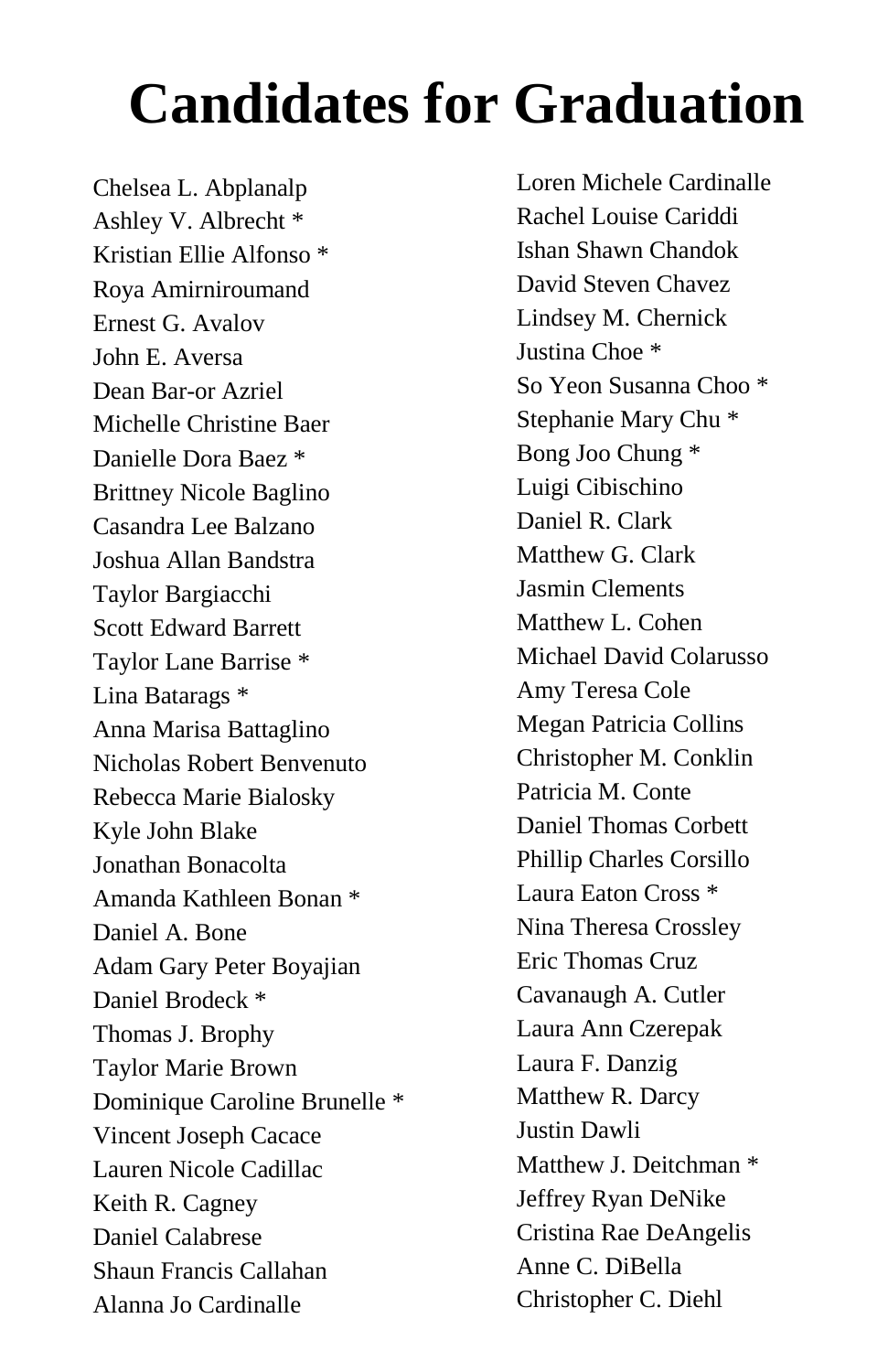Tyler M. Dolphin Kevin Patrick Donahue Kristin Ann Donohue David Jason Trey Dow Stephen Mark Drew Caroline Elizabeth Eisen Alyssa M. Elman \* Alexander J. Engel Teresa Esteban Melissa Ann Featherstone Adam Francis Fernandez \* Jesse Blaze Feuerstein Vincent Pasquale Fichera John Patrick Flock Daniel Augusto Fonseca Joy Camille Forlenza Carina Fortuna Daniel W. Fossati Michael Alexander Fotinatos \* Michelle Rose Fox Douglas James Fuchs Christopher John Garofano Athos Georgiades Marios Georgiades Andrew Robert Gilchrist Matthew Jordan Gins Joshua Alexander Ginsberg Allison Christine Gitto Julianne Katherine Glasheen Ian Jared Glazer Caitlyn Colleen Gollan \* Chelsea Ann Gramsch Luke Granger Kathryn Marie Grey Steven James Griffith Christy-Leigh Grosman Monica Leigh Grover

Lauren Elizabeth Guglielmo Brian J. Halpin Ľemir Ali Harfouch Eric Andrew Hausman Colin J. Hayes Michael Christopher Heaney, Jr. Evan A. Hershman Sean Patrick Higgins Stephen Paul Hilger Kevin Peter Hill Jason Miles Hirsch Kenyon E. Hoag Christina Marie Holmes David L. Holzer Samantha Michelle Howard Pamela Renee Infante \* Shawn M. Inglima Jonathon Peter Kalchbrenner Nicholas John Kallis Lindsay Morgan Kaplan Kristian J. Karl Evan R. Katsikiotis Stephanie Lauren Goldstein Katz Jonathan Patrick Kearney Emily Lynn Keller \* Ryan J. Kelly Donald T. Kim \* Seong-Min Kim Jaehyeon Kyle Ko Brian Eric Koch Julie Carol Kohn \* Malcolm Reece Konner Pamela Margaret Kopfensteiner \* Molly Coyle Kosch \* Matthew Peter Koski Alexandra C. Kozakiewicz Kai Kunitomo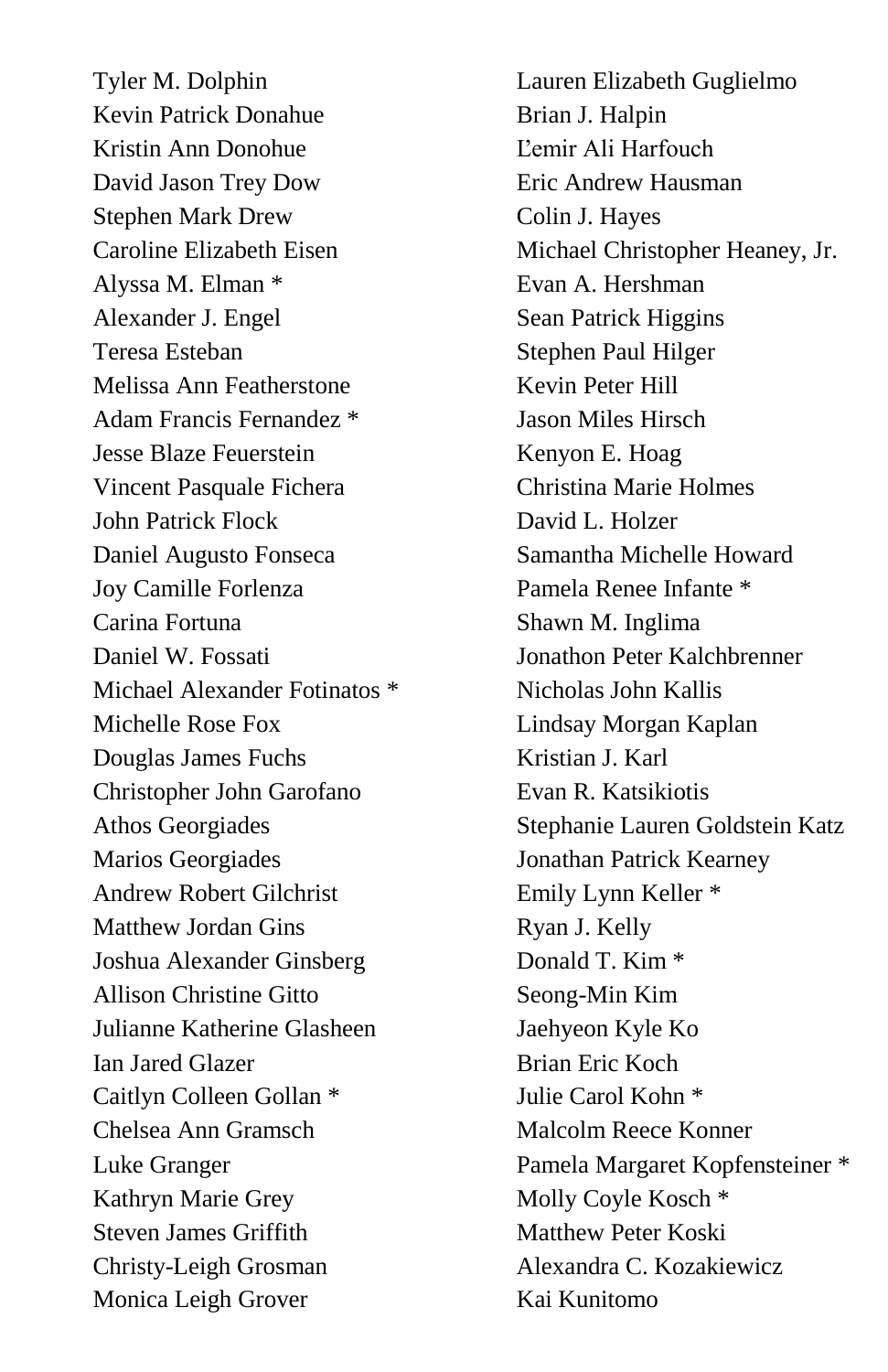Brian Kurpis John McDonald Langan \* Marlene Johanna Latusek Jenna Elizabeth Lee John Lee Monica Eunkyung Lee \* Juliet Rose Levine Jacqueline K. Lewis Ashleigh Ryan Leyden Michael J. Librot Andrew M. Ling Samantha Ashley Link Ashley Nicole Lopes Brittany E. Lopez Danielle René Lopez Andrew John MacDowell Kristin Gail Macri Paul Francis Madonia Brett Scott Malaney Brian F. Manzi \* Benjamin Robert Marino Samantha Ann Markel Lauren A. Marklin James Alexander Maroules Danielle Christine Marshall \* Ryo Matsuo Tara K. Mawe William E. Mayer Jessica J. Mazza \* Kyla Marie McDowell Michael Thomas McIlraith Daniel Joseph McSwiggan Patrick J. Merli Julia Paige Merz \* Andrew Gary Milanesi Chelsea Lyn Mino Sarah Anne Miskowski

Cydney R. Mitchell Jacob Mo Ashley Marie Montes John Richard Montoro Ryan T. Moran Lucille Aimee Morcos Thomas Michael Murphy Emily Jane Murray \* Jamie Austin Myers Kathleen Ann Nestor \* Gina Marie Nicoletti Catherine M. O'Neill Raquel Ordóñez Christina B. Ortiz Kevin David O'Shea \* John Edward Oundjian Timothy Pak Dylan Elyse Palin \* Woobin Park Nathan A. Parker Jacqueline S. Pastore Brian Ethan Paul \* Alyssa Quinn Paulson \* Harry Louis Peck Stephen John Pellegrini Eduardo Pena Matthew Louis Pepe Alyssa Victoria Pessolano \* Dyana Lauren Picache \* Benton Andrew Pierson Jacob Evan Pildes Jaclyn Leigh Pilkington Megan Ashley Protas Christopher Paul Puig Marissa Erin Putter \* Michelle R. Qualliu Kathryn N. Rehain \*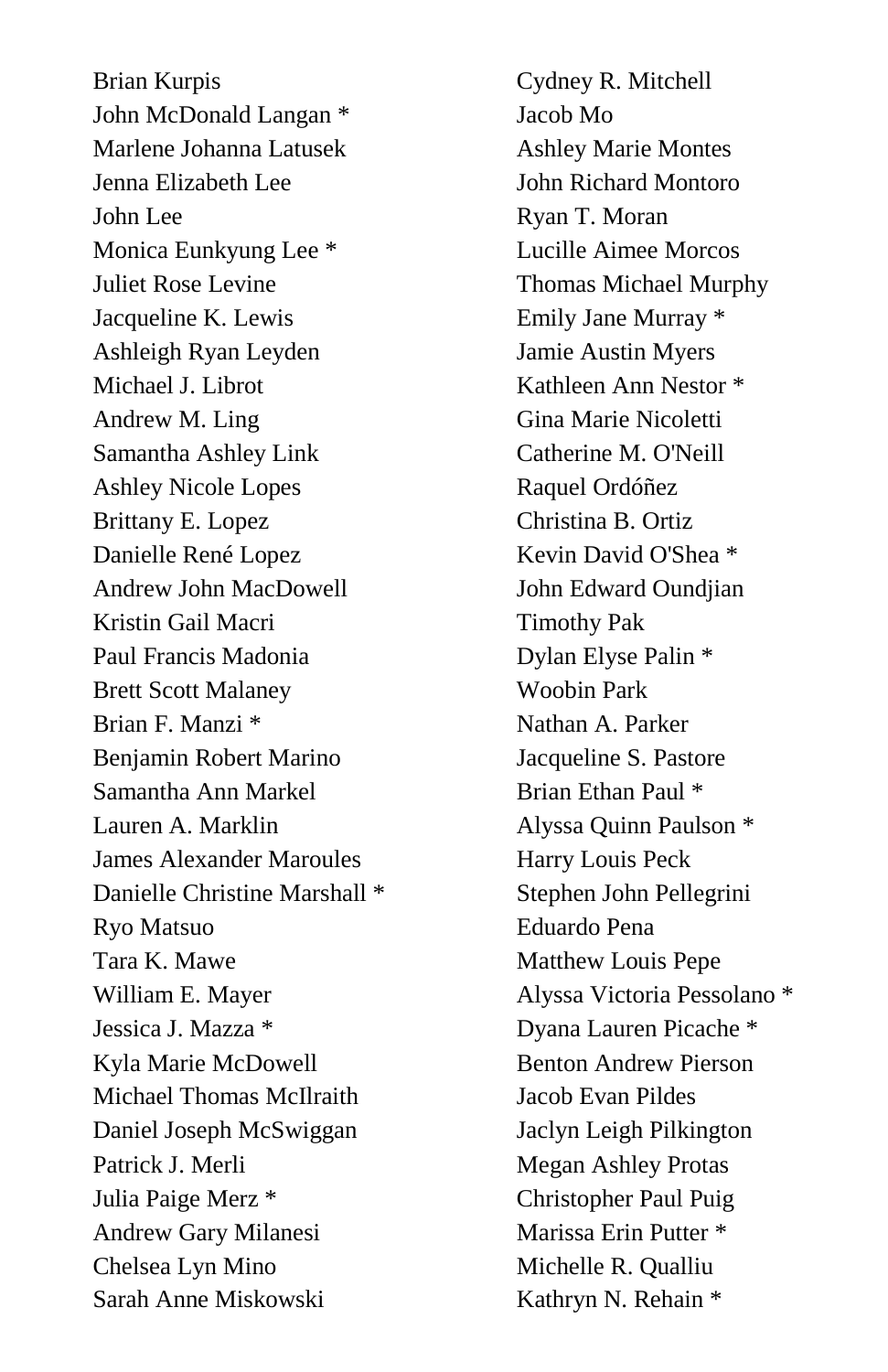David Josias Reyneke Sarah Goodkin Richard \* Austin James Roberts Samantha Janet Roberts \* William Robson Michael Andrew Rodriguez Yekaterina Rokhlenko \* Nicholas James Rosato Daniel Thomas Routh \* Maria Beatrice Russell Frasher Sahiti Alexandra Jeanne Salinas Peter A. Samowel Meredith Rachel Savatsky \* Bradford A. Saverino Kelly Jean Savietta \* Emily Anne Schechter \* Talia E. Scheffer Kelly Alana Schianchi Benjamin Michael Schuetz Isaac Zev Schulman Danielle Nicole Schulmann Patricia Mary Schwerdtman Brittany Ann Scott \* David Sedrak David West Seelbinder \* Andres A. Segovia Nandini Sharma Simone Michaela Shenny Kristen Paige Sherman Jason R. Sherwood \* Aram John Shishmanian Shaant A. Shishmanian Alexander Nicholas Shulgach John R. Sica Hila Sid Theodoros Nikos Sidiropoulos

Allison Joy Silverman \* Molly E. P. Smith Paul Joseph Sodora Jaclyn Rae Sokol \* Briana M. Sommerville Brandon Soto Ryan Louis Sottolano Kristina Soudarikova Kristen Rose Spitaletta \* Brittany Steinhauser Jenna Kathleen Stoller \* Jessica Lynn Strauss Michael S. Stripp Lindsey Ellen Stutman Sarah Frances Summers \* Ryan Matthew Sussman Anna Katrin Rufo Svensson \* Paige D. Sydoruk Blake G. Tannen Cassandra Rose Tannenbaum Samantha Lynne Tarabocchia Zachary R. Taylor Joseph Armand Tazza Citlali Stella Tello Amanda Ilissa Thomas Erin Brianna Tobin Ashleigh Sîan Togher Kathryn Allyse Topp \* Atilla Alan Toy Michael Ryan Trischetta Xanthi Christina Tsamutalis Loraine Tseytin Constantin Tsimis Alyssa Dominique Tullo Ryan Paul Unger Erica Christine Urban Daniel Steven VanBlarcom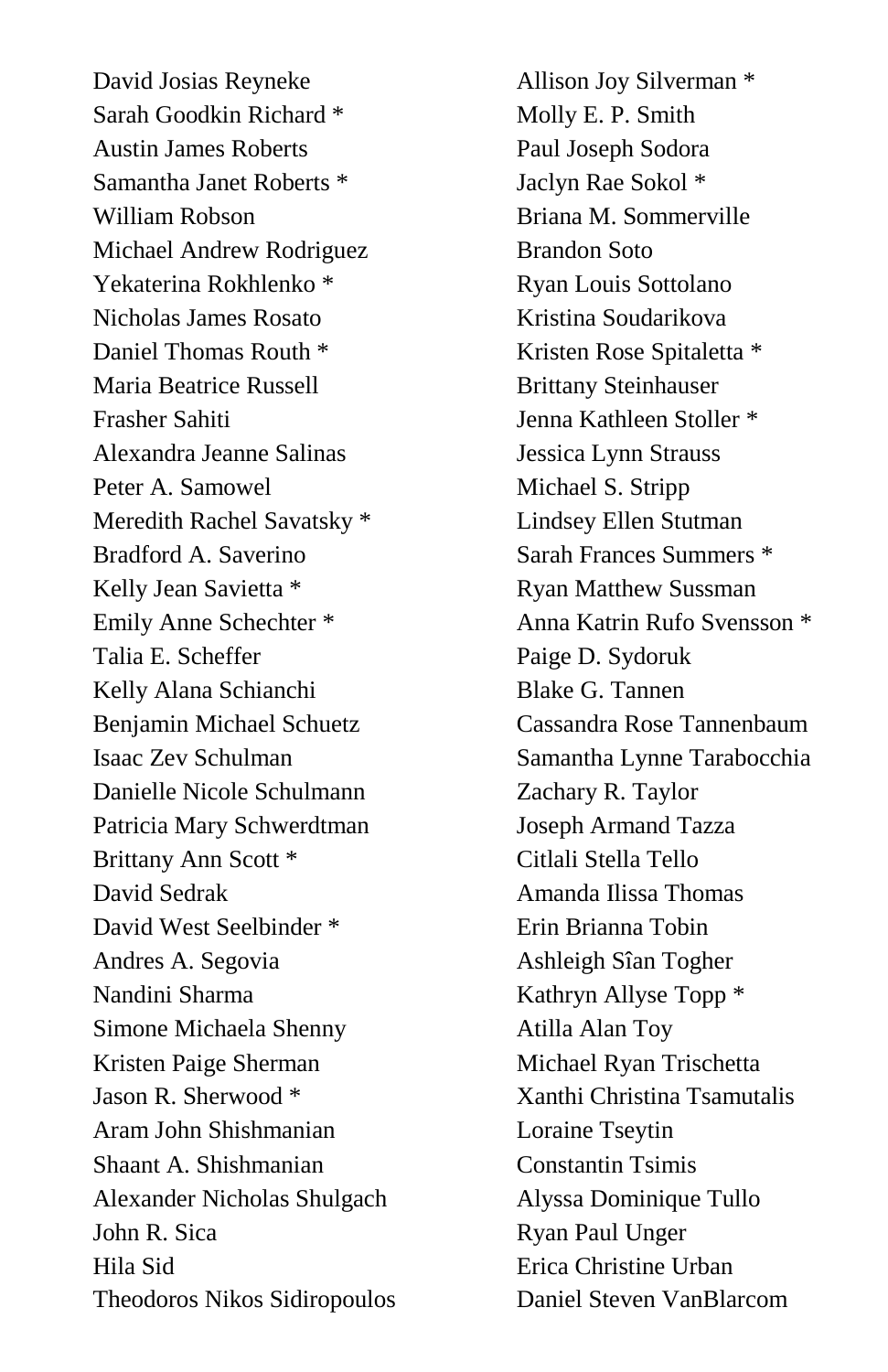Chelsea VanHouten Christine Ann VanLenten Laura Michelle VanLenten \* Laura Ann Vargo Joseph Ferdinand Vaupotic Alexandra Christine Vella Caroline Natalie Vloka \* Austin G. Wagner Kristen Teresa Wehrle Ethan Marc Weinberg \* Andrew H. Weinzoff Kelsey Paige Weiss \* Andrew Glen Wesley Stephanie Ann Witkowski

Robert K. Woolums Brigid M. Wright Ilya Yagyaev Joshua Yang Michelle Yang Benjamin Daniel Yellen Hyuna Yong \* Jacqueline Yurkin Peter Zervas Cheryl Lyn Zura Robert A. Zysk Jr.

*\* National Honor Society*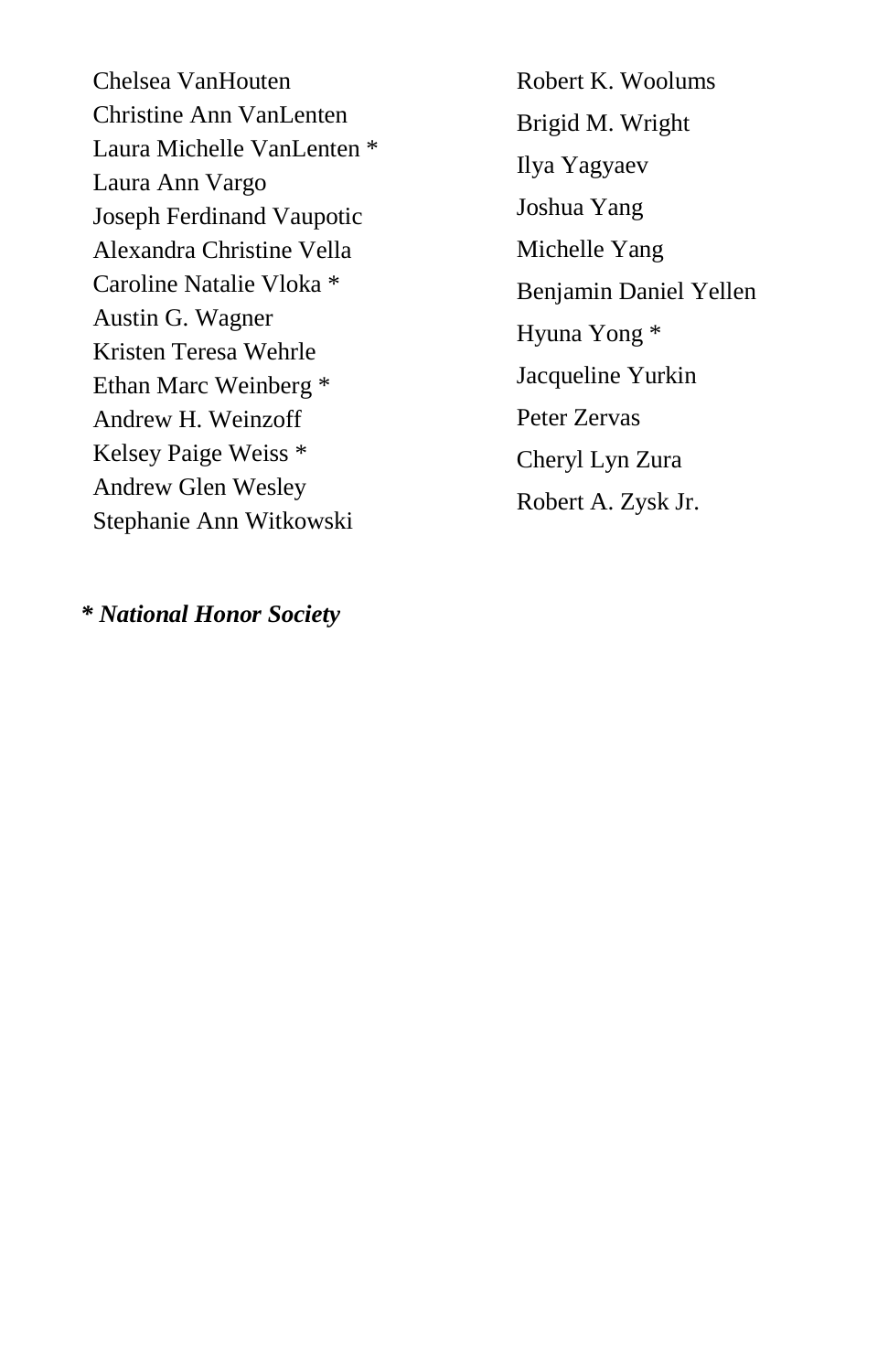## Senior Awards

# Northern Highlands Regional High School



# The Class of 2008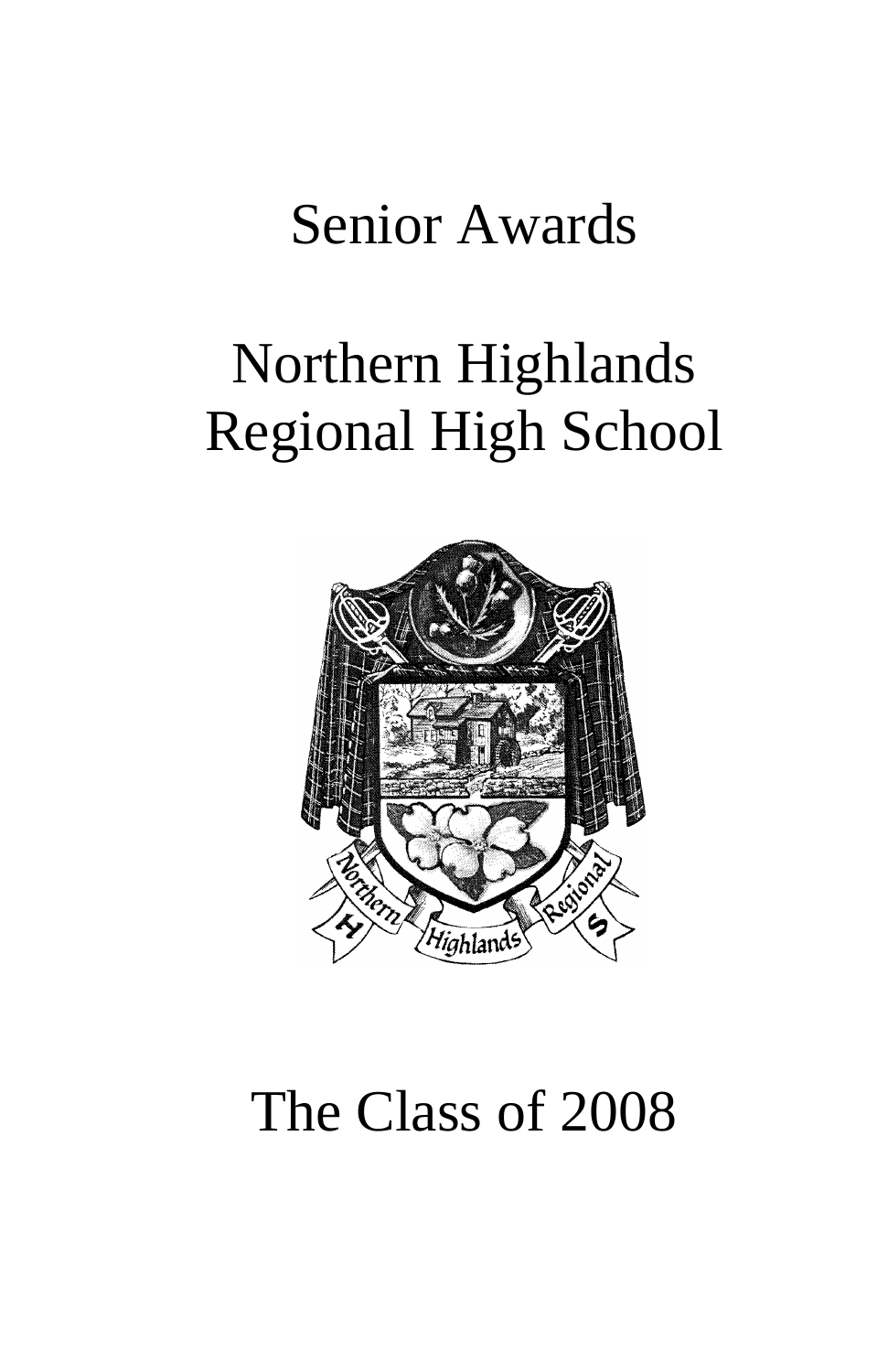## **Class of 2008 – Senior Awards**

### **Principal's Award for Four Years of Perfect Attendance**

*The following awards were presented at our Senior Awards Ceremony on June 12, 2008.*

### **National Merit Finalists**

| National Merit Finalists have gone through a rigorous process to achieve    |
|-----------------------------------------------------------------------------|
| this outstanding honor. Juniors named National Merit Semi-finalists earned  |
| a selection index score of 222 or higher on the PSAT, providing the         |
| opportunity to compete for Finalist standing and Merit Scholarship awards.  |
| In February 2008, Semi-finalists who met academic and other requirements    |
| set by the National Merit Corporation became Finalists, who, based on their |
| abilities, skills, and accomplishments, competed for National Merit         |
| scholarships.                                                               |

| Awarded by the Board of Education for excellence in Art. |  |
|----------------------------------------------------------|--|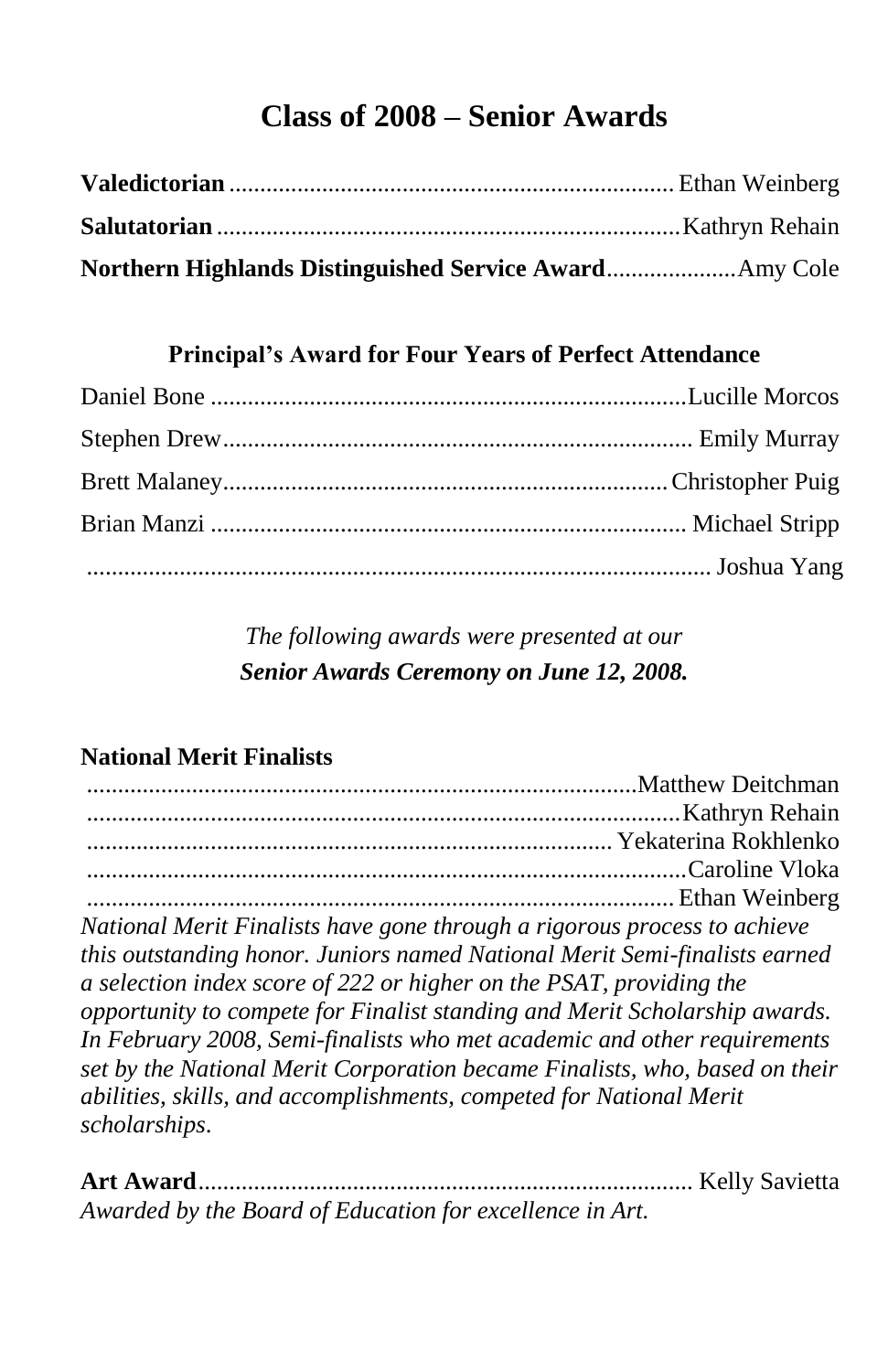**Business Education Award**................................................ David Seelbinder *Awarded by the Board of Education for excellence in Business*.

**Lois Farese Marketing Award**.................................................Daniel Routh *Awarded by the Board of Education for excellence in Marketing.*

**Jane Kedron French Award**...................................................Stephanie Chu *Awarded by the Board of Education for excellence in French.*

**Eleanor Keyser Spanish Award**..............................................Kathryn Topp *Awarded by the Board of Education for excellence in Spanish.*

**Italian Award** .................................................................... Alyssa Pessolano Awarded by the Board of Education for excellence in Italian.

**Latin Award** ............................................................................ Kelly Savietta *Awarded by the Board of Education for excellence in Latin.*

**Science Award** ............................................................ Yekaterina Rokhlenko *Awarded by the Board of Education for excellence in Science.*

**Mathematics Award**..........................................................Samantha Roberts *Awarded by the Board of Education for excellence in Mathematics.*

**English Award**.......................................................................... Keith Cagney *Awarded by the Board of Education for excellence in English.*

**Robert Hellwig Social Studies Award** .............................. Kristen Spitaletta *Awarded by the Board of Education for excellence in Social Studies.*

**Health & Physical Education Award** ...................................... Jenna Stoller *Awarded by the Board of Education for excellence in Health & Physical Education.*

**Fine Arts Award**......................................................................... Peter Zervas *Awarded by the Board of Education for excellence in Fine Arts.*

**Technical Drawing Award** ................................................... Matthew Koski *Awarded by the Board of Education for excellence in Technical Drawing.*

**Television Production Award** .............................................William Robson *Awarded by the Board of Education for excellence in Television Production.*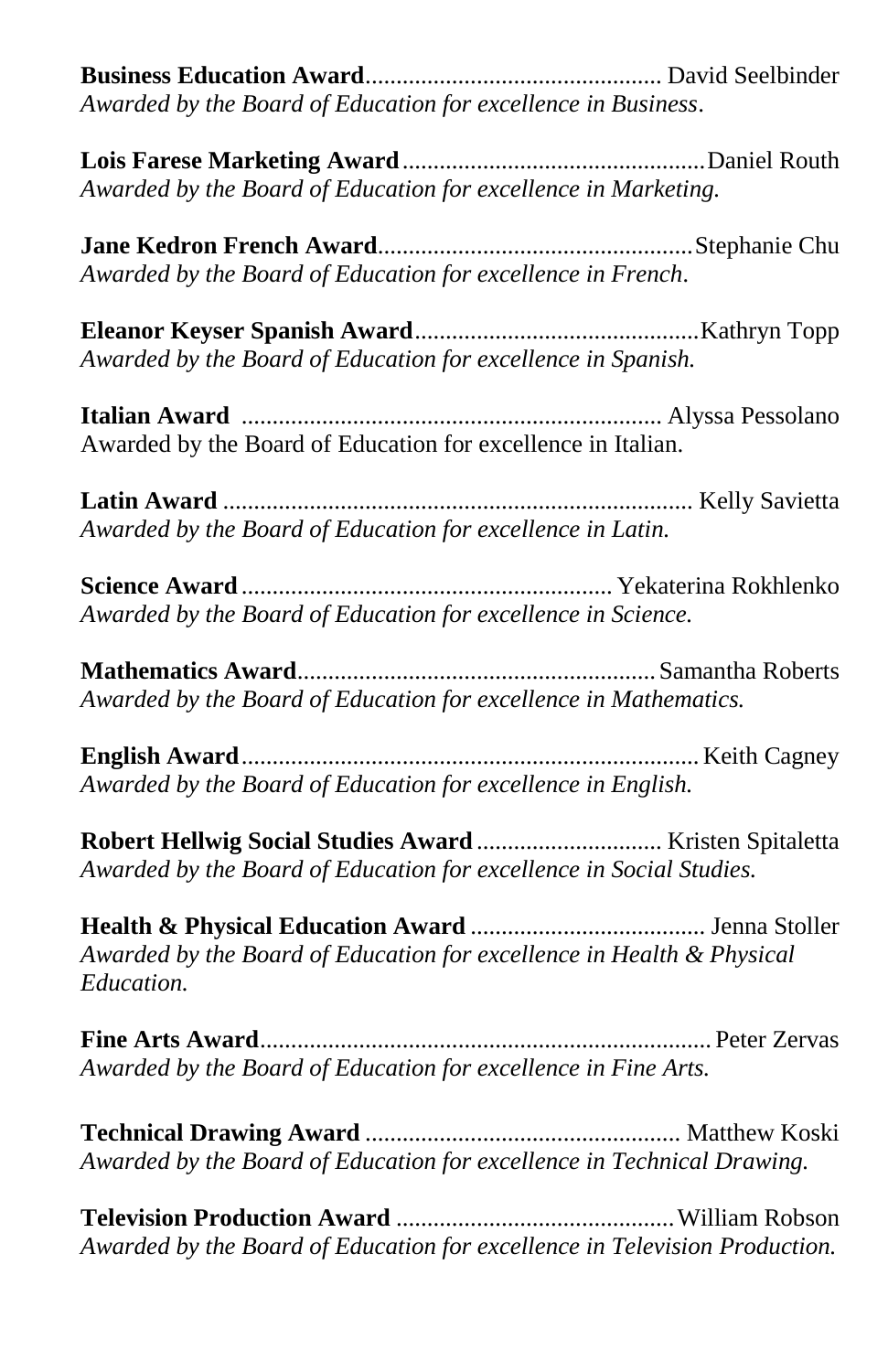**Jean Oberholtzer Drama Award**....................................... Ashleigh Togher .........................................................................................Matthew Deitchman *Awarded by the Board of Education for excellence in Drama.*

### **Family & Consumer Sciences Department Excellence Award**

................................................................................................Kathryn Rehain *Awarded by the Board of Education for excellence in Family and Consumer Sciences.*

**John Philip Sousa Award** ..............................................Matthew Deitchman *Awarded by the Board of Education for outstanding musicianship, citizenship, leadership, and dedication to the instrumental music program.* 

**Sheila Taylor Vocal Music Award**........................................William Mayer *Awarded by the Board of Education for outstanding musicianship, citizenship, leadership, and dedication to the music program.*

**Louis Armstrong Jazz Award**...........................................Benjamin Marino *Awarded by the Board of Education for outstanding Jazz musicianship.*

**Musical Theatre Award**.......................................................Ashley Albrecht *Awarded by the Board of Education for outstanding contributions to our school's annual musical production.*

**National School Choral Award**................................................Kristin Macri *Awarded by the Board of Education for outstanding musicianship, participation, dedication, and leadership demonstrated throughout the year by thought, word, and deed.*

**Journalism Award** ................................................................Lindsay Kaplan *Awarded by the Board of Education for excellence in Journalism.*

**Wood Technology Award**.......................................................... John Aversa *Awarded by the Board of Education for craftsmanship in Wood Technology.*

**Student Council Highlander Award**........................................ Kristian Karl ........................................................................................................Erin Tobin

*Awarded by the Student Council to a male and female senior who have displayed exemplary service to their school, community, and fellow students.*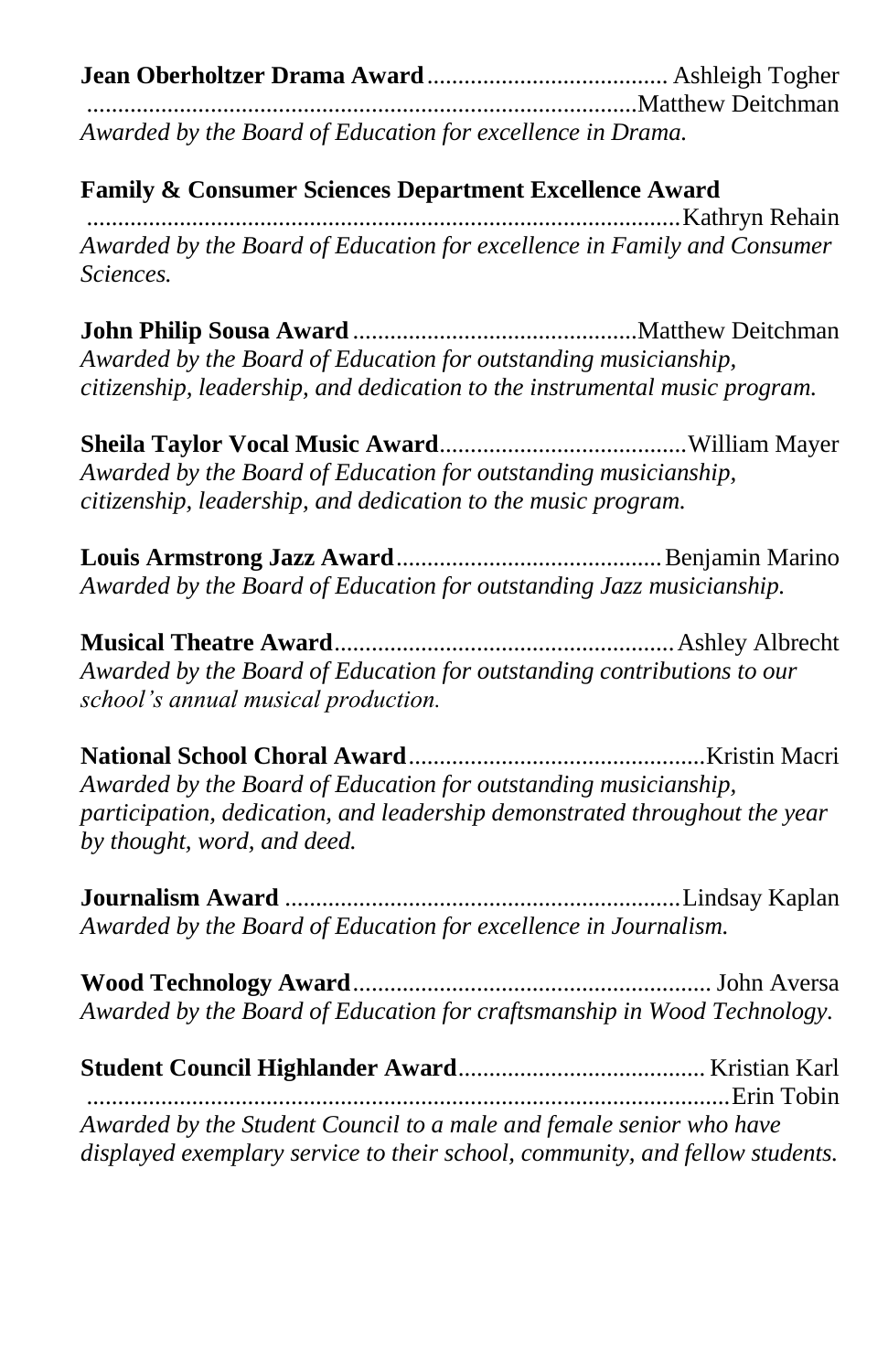**Northern Highlands Home & School Citizenship Award**

.................................................................................................... Kristian Karl ........................................................................................................Erin Tobin *Awarded by the Home & School Association to a male and female senior who best exemplify good citizenship through integrity, devotion to duty, and unselfish service to others.*

**Parents' Network Leadership Award** .........................................Julie Kohn ................................................................................................Simone Shenny

*Awarded by the Parents' Network to two seniors who demonstrated commitment and dedication to the development of alternative activities and peer education, as well as contributions to the well-being and betterment of Northern Highlands students.*

**Jean Phillipe Rameau Award for Music Theory** ........Matthew Deitchman *Awarded to a senior for outstanding work in Music Theory. (Jean Phillipe Rameau was the 1st musician to codify and present the principles of Music Theory in book form; he is therefore consider the "Father of Music Theory.")*

| <b>Music and Performing Arts Association Scholarship</b>                   |  |
|----------------------------------------------------------------------------|--|
|                                                                            |  |
|                                                                            |  |
|                                                                            |  |
| Awarded to senior(s) for overall commitment to Music and Performing Arts   |  |
| at Northern Highlands, who plan on continuing his/her studies in the Music |  |
| & Performing Arts field.                                                   |  |

**Multicultural Award** ...............................................................Benton Pierce *Awarded by the Board of Education to a senior who through behavior and actions, is a virtual bridge in the Highlands community, building harmony, creating understanding and otherwise connecting diverse groups and cultures in the school community.*

**Principal's Awards**.............................................................. Bong Joo Chung .................................................................................................... Brian Halpin .................................................................................................Caroline Vloka *Awarded to senior students who demonstrates exemplary character, integrity, and commitment to both school and community life.*

### **Valley Health System Stringer/Featherstone Nursing Scholarship**

........................................................................................Christine VanLenten *Awarded to a senior who has demonstrated an academic promise to succeed in nursing, good citizenship, and has participated in community and school activities.*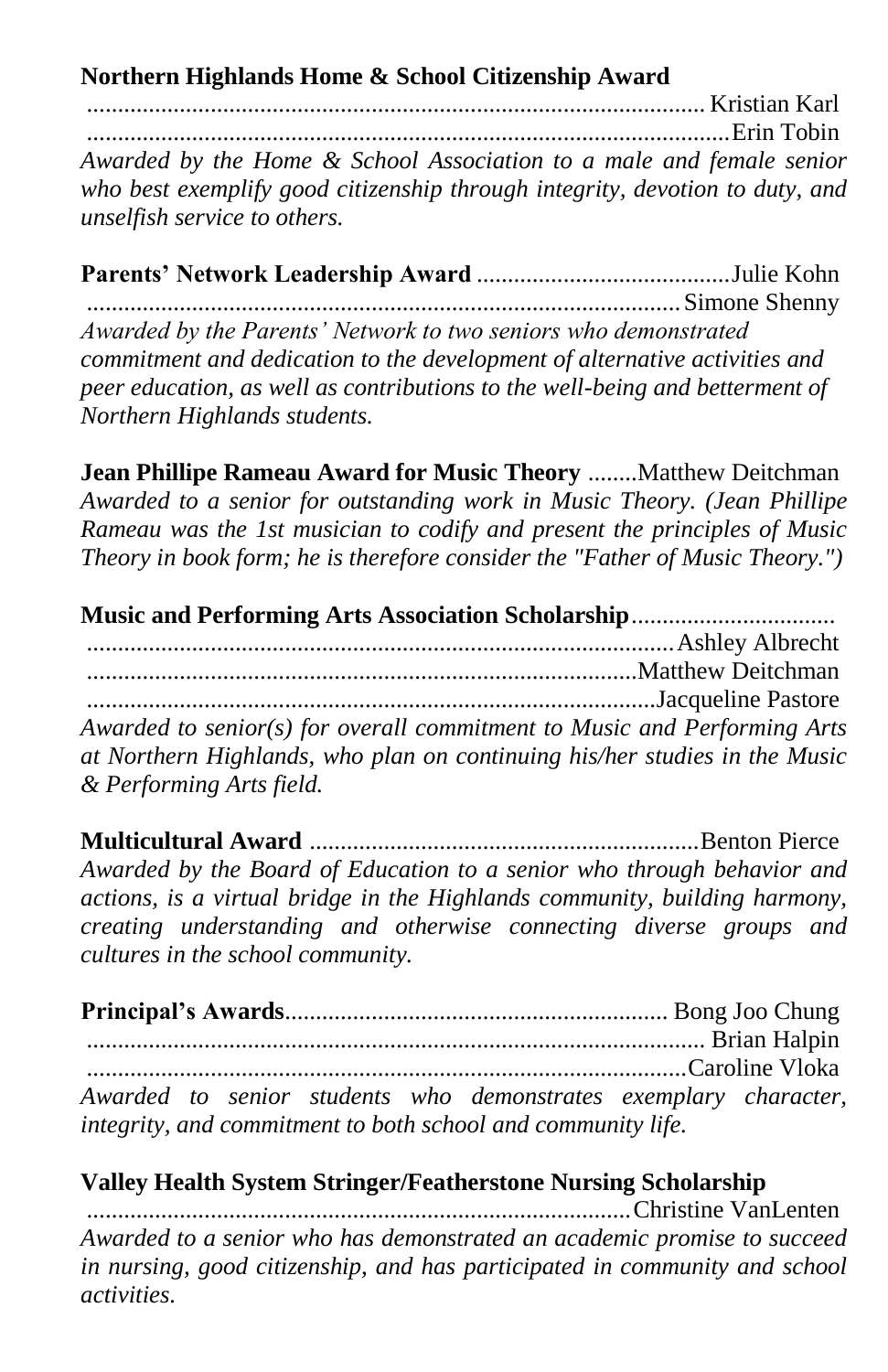**Woman's Club of Upper Saddle River Award**...................Kathryn Rehain *Awarded by the Woman's Club of Upper Saddle River to a senior who demonstrated overall academic excellence.*

**Gerry Repole Award**................................................................Danielle Baez *Awarded by Maria and William Repole in memory of their mother, Gerry, and Michael Repole in memory of his wife, to a senior who has shown dedication, patience, dependability, honesty, and creative abilities in the Performing Arts.*

### **Saddle River Valley Lions Club Awards**

| Awarded by the Saddle River Valley Lions Club for excellence in: |  |
|------------------------------------------------------------------|--|
|                                                                  |  |
|                                                                  |  |
|                                                                  |  |
|                                                                  |  |

**Upper Saddle River Historical Society Award**.................. Ethan Weinberg *Awarded by the Upper Saddle River Historical Society to a senior for excellence in American History.*

**Town Journal Journalism Award** ...................................... Ethan Weinberg *Awarded by the Town Journal for excellence in Journalism.*

### **Betty Jane D'Amore Awards**

| Awarded by the Woman's Club of Upper Saddle River for excellence in: |  |
|----------------------------------------------------------------------|--|
|                                                                      |  |
|                                                                      |  |
|                                                                      |  |

### **Allendale Woman's Club Computer Science Technology Award**

.........................................................................................Alexander Shulgach *Awarded by the Allendale Woman's Club to a senior for excellence in Computer Science Technology.*

**Strasser & Associates, P. C. Legal Award** .......................... Matthew Darcy *Awarded by William Strasser to a senior whose interests and actions have demonstrated a commitment to civic responsibility, and who wishes to pursue a career in law.*

**Nancy Simpson Art Award** ......................................................Molly Smith *In recognition to a senior with artistic and academic achievements. A senior who demonstrates both creativity and uniqueness of expression as an artist.*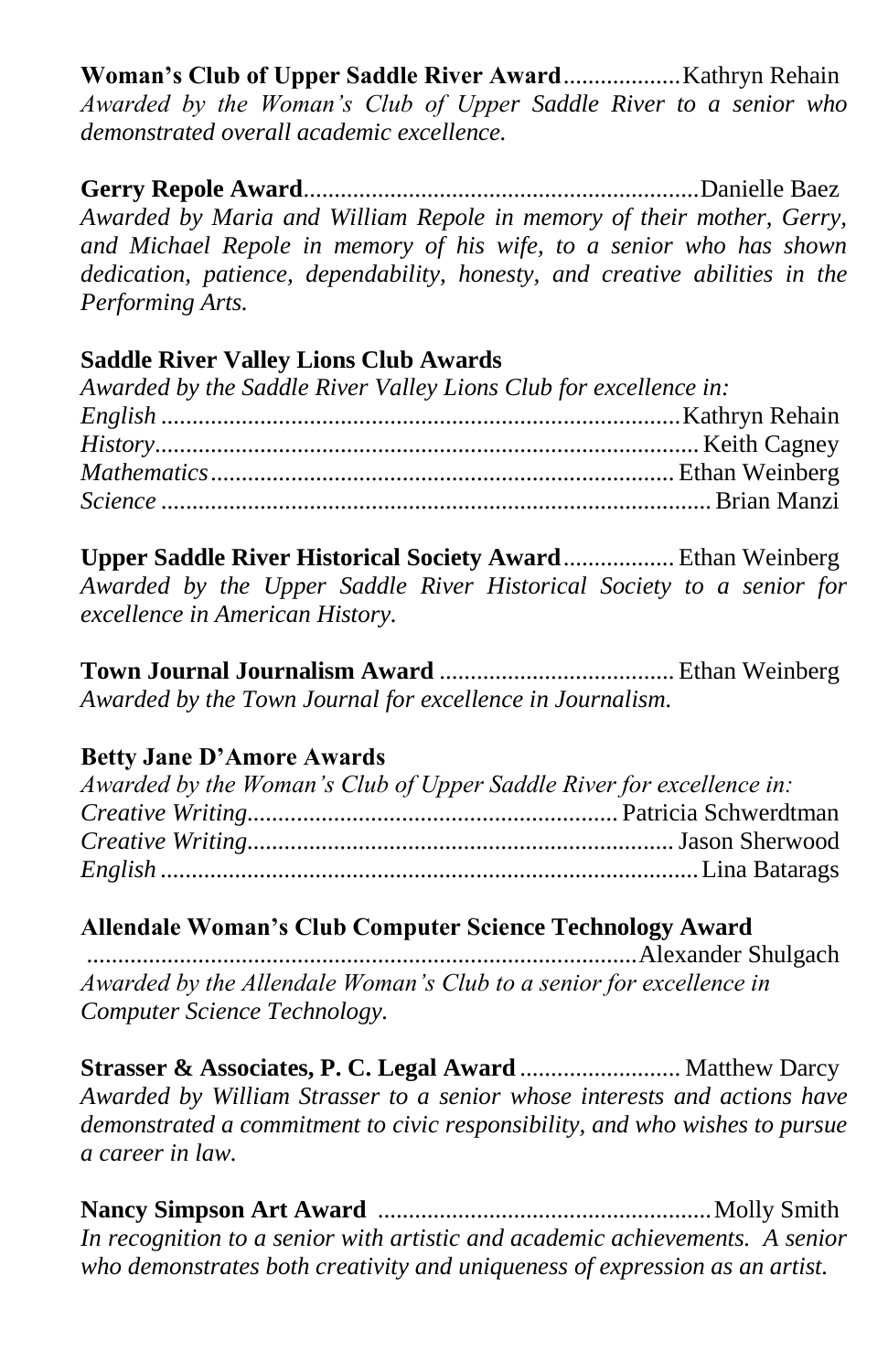**Dennis Rouse Teens for Life Scholarship** ....................... Michael Fotinatos

............................................................................................... Andrew Wesley *Awarded by Teens for Life in honor of Dennis Rouse, a beloved Social Studies Teacher at Northern Highlands, to a male and female senior who have demonstrated, through word and deed, exceptional character, integrity, a love for life, and consideration for others.*

**Project Lovematch Award** .................................................... Steven Griffith ............................................................................................Michael McIlraith ........................................................................................................ Brian Paul ..................................................................................................... Jacob Pildes *Awarded by Project Lovematch to those seniors who have shown* 

*commitment, compassion, sensitivity and outstanding contributions as volunteers to the program, which teaches recreational tennis to children, teenagers and young adults with developmental disabilities.*

**Dick Meighan Memorial Scholarship** ...................................Brandon Soto *In memory of Dick Meighan, an Upper Saddle River resident, this community service scholarship is offered to a graduating senior from Allendale, Upper Saddle River, Ho-Ho-Kus or Saddle River who will attend an accredited two or four year college. This scholarship will be awarded to a student in good academic standing who has gone the "extra mile" helping others.*

#### **Community Parent/Teacher Awards**

*Each of our four Parent/Teacher Organizations sponsors an award for one of their past students who has demonstrated, through word and deed, commitment to both school and community*

#### **The Northern Highlands Education Association Scholarship**

.................................................................................................. Matthew Gins ....................................................................................................Daniel Routh *Awarded annually to deserving seniors who by their efforts, enthusiasm, motivation, and passion for learning, make the process of education rewarding and meaningful. All candidates were nominated by a Northern Highlands Education Association member and required to submit an essay on how an educator has influenced their overall love of learning and educational experience.*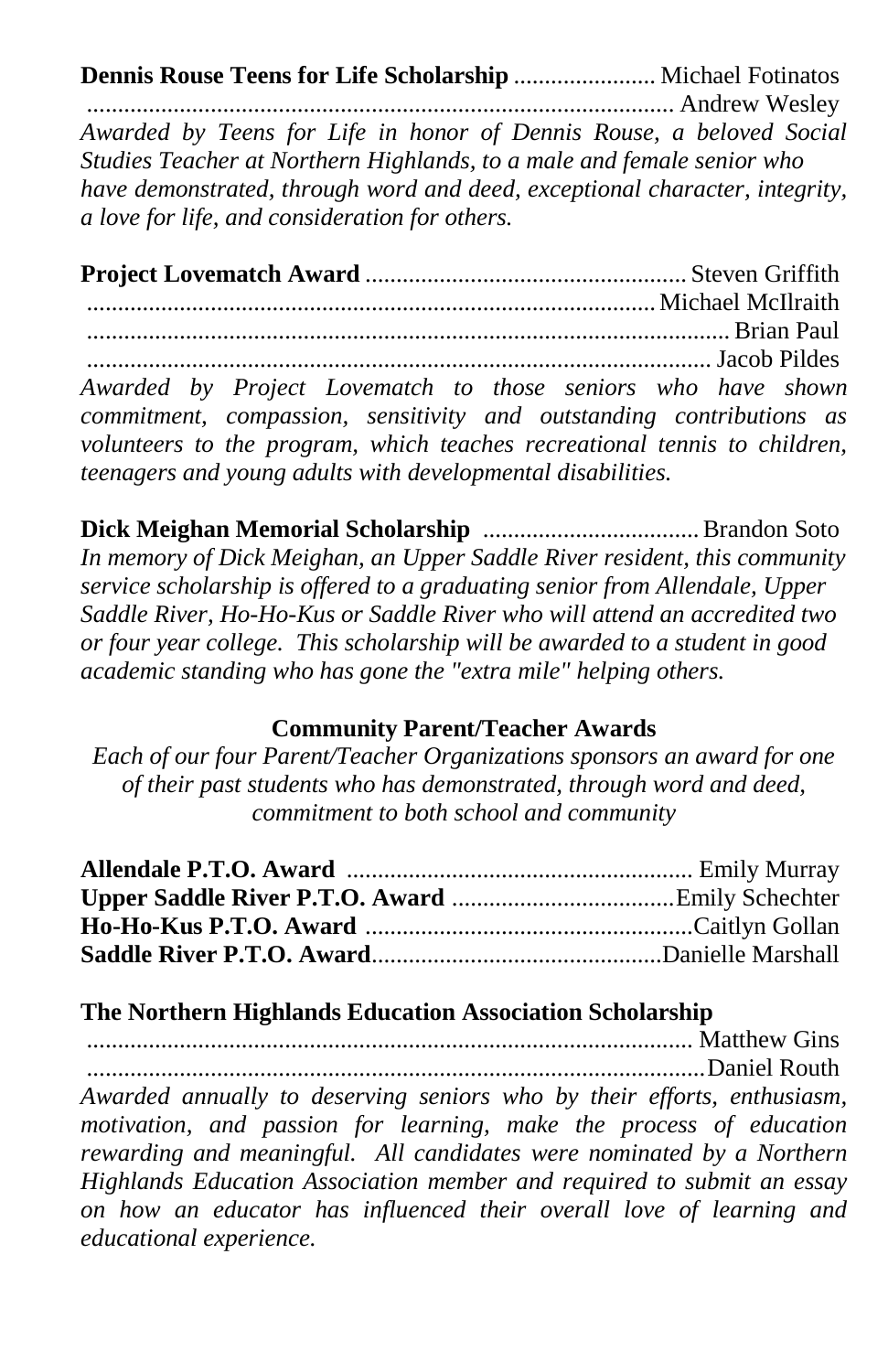**The Lacey Benvenuto Award**................................................... Kristian Karl *Awarded to a senior who exemplifies Lacey's characteristic zest for life and shares that enthusiasm with classmates, teachers, friends, teammates, family and the community. Through well-rounded involvement in a variety of activities ranging from sports to clubs, and civic organizations, the recipient is an individual who lovingly shares his or her time and talents with others, radiating the warmth, caring, exuberance and enthusiasm that Lacey gave so selflessly.*

**Patricia Riccobene Memorial Scholarship**..................................Erin Tobin *Established in memory of Patricia Riccobene, this scholarship will be given annually to a graduating senior who plans to pursue a career in education.*

**Upper Saddle River P.B.A. Scholarship** .....................................John Flock ................................................................................................Sarah Summers *The Upper Saddle River Policemen's Benevolent Association is pleased and proud to offer this scholarship to Northern Highlands' senior(s) who are committed to academics as well as service to make their school and community a better place.*

**Contini Award**...............................................................................Erin Tobin *Awarded by the Board of Education to a senior who participated in varsity sports each season through the year, demonstrating skill, desire to win, outstanding sportsmanship, exemplary attitude, and team spirit.*

**Coaches' Award** ....................................................................... Anne DiBella ................................................................................................Evan Hershman .......................................................................................... Daniel McSwiggan ............................................................................................Allison Silverman

*Awarded by the Board of Education to a male and female senior who participated in varsity athletics, and best demonstrated the values endorsed by the Northern Highlands' Coaching Staff: loyalty, commitment, and citizenship.*

**New Jersey Scholar Athlete Award**................................... Kristian Alfonso ............................................................................................ Michael Fotinatos *Awarded by the New Jersey State Interscholastic Athletic Association to a male and female senior who have earned a minimum of two varsity letters and ranked academically in the top 10% of their class and provided service within the school and community.*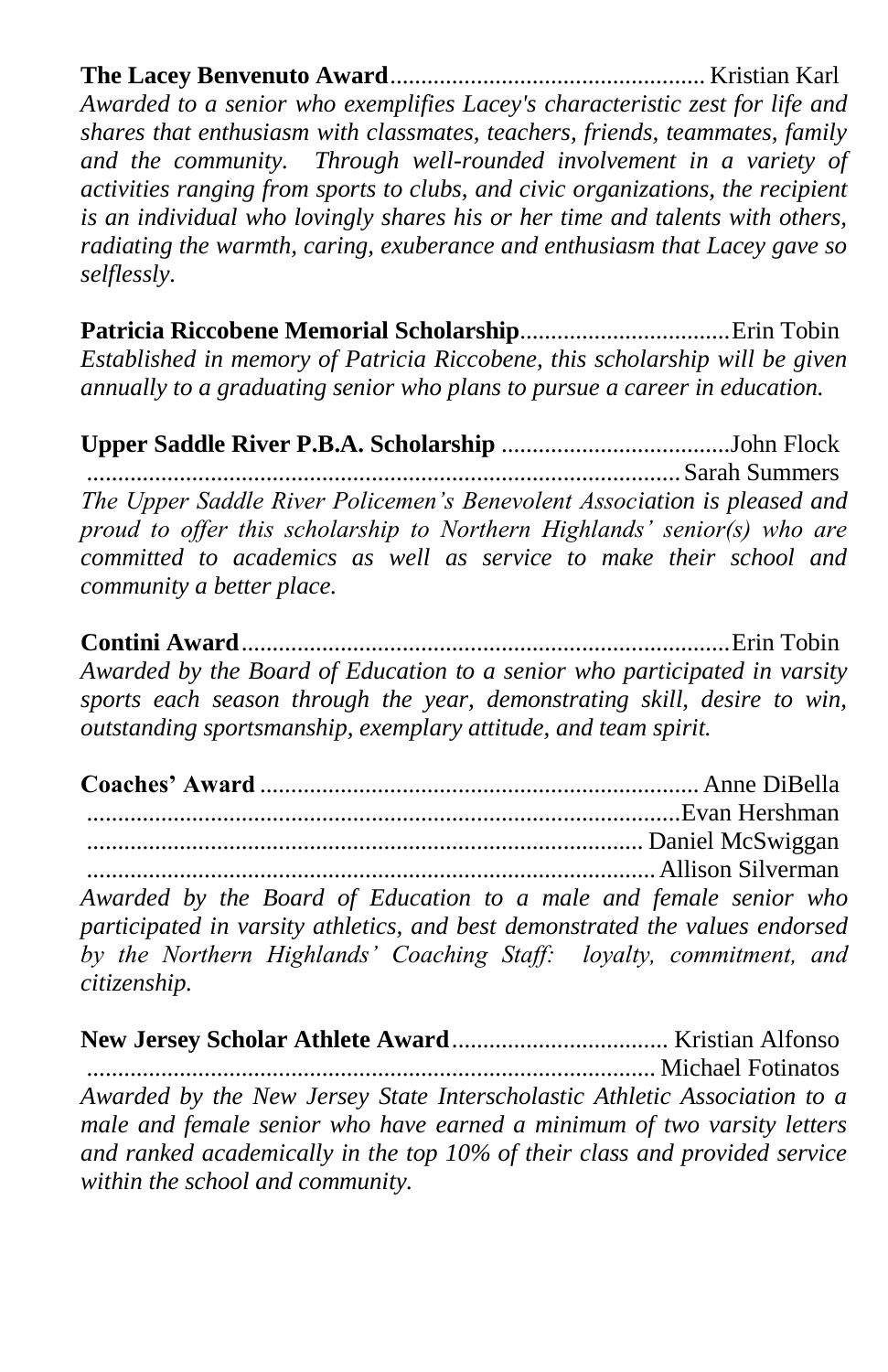**New Jersey Outstanding Scholar Athlete Award**.... Yekaterina Rokhlenko *Awarded by the New Jersey State Interscholastic Athletic Association to a senior athlete based on academic achievement along with school and community citizenship.*

**Bergen County Coaches' Outstanding Athlete Award**........Taylor Barrise *Awarded by the Bergen County Coaches' Association to a male senior athlete who best represents the many qualities that Northern Highlands' athletes should possess.*

**Bergen County Women Coaches' Association Award**...... Kathleen Nestor *Awarded by the Bergen County Women Coaches' Association to a female senior athlete who best represents the many qualities that Northern Highlands' athletes should possess.*

**Edward N. Fitzpatrick Scholarship**........................................ Laura Danzig ................................................................................................. Michael Librot *Awarded by the Edward N. Fitzpatrick Scholarship Committee in memory of Ed Fitzpatrick to a male and female senior who have demonstrated the characteristics of unselfishness, a generosity of spirit, and a dedication to the "success of the team" while participating in athletics at Northern Highlands.*

**N.B.I.A.L. Student Athlete Award** .................................Samantha Roberts *....................................................................................................*Daniel Routh *On May 30th, two students were recognized for their outstanding athletic and academic achievements by our athletic league, the N.B.I.A.L.*

### **Herb Cohen Sports' Association Scholastic Achievement Award**

*Awarded by the Sports' Association to male and female seniors who have lettered twice in their high school career, at least once as a senior, attained a 3.0 average over their high school career, and committed to attend an accredited college. The recipients must have displayed, both on and off the field, a positive attitude, leadership ability, and submitted an essay on a topic selected by the Sports' Association.*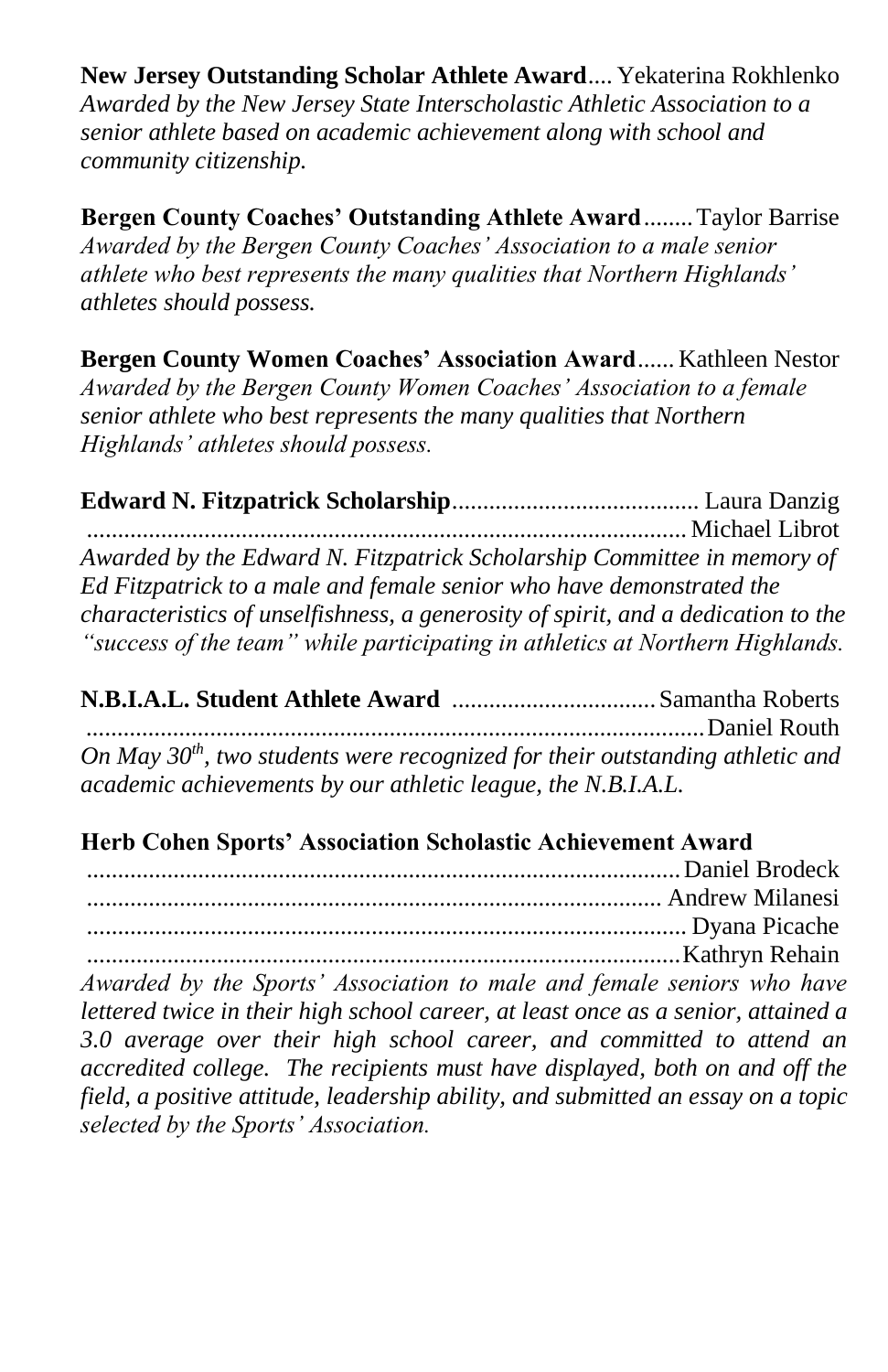## **New Jersey State Interscholastic Athletic Assoc. - Natl. Women In**

**Sports Award** .....................................................................Christina Holmes *Awarded by the N.J. State Interscholastic Athletic Association to an outstanding female student athlete in recognition of National Women In Sports Day.*

| Awarded by A. John Uhlmann III Memorial Foundation to a male and female |  |
|-------------------------------------------------------------------------|--|
| senior athlete in recognition of outstanding athletic achievement and   |  |
| understanding of the importance of good sportsmanship.                  |  |

**The Americans Soccer Club Scholarship** .............................. Ashley Lopes *..............................................................................................*Benjamin Yellen *Awarded to a male and female senior residing in the towns of Allendale, Upper Saddle River, Ho-Ho-Kus, and Saddle River who is a student and school soccer player. Recipients display commitment to the game of soccer and sportmanship at Northern Highlands.*

**Eduardo Pena Memorial Scholarship** ..............................Adam Fernandez ......................................................................................Pamela Kopfensteiner *Awarded to a male and female soccer player who resides in Allendale, Upper Saddle River, Ho-Ho-Kus or Saddle River and who has played soccer at least one year at the Varsity level. Applicants must submit an essay explaining their deep appreciation for family as well as the importance of soccer in their lives.*